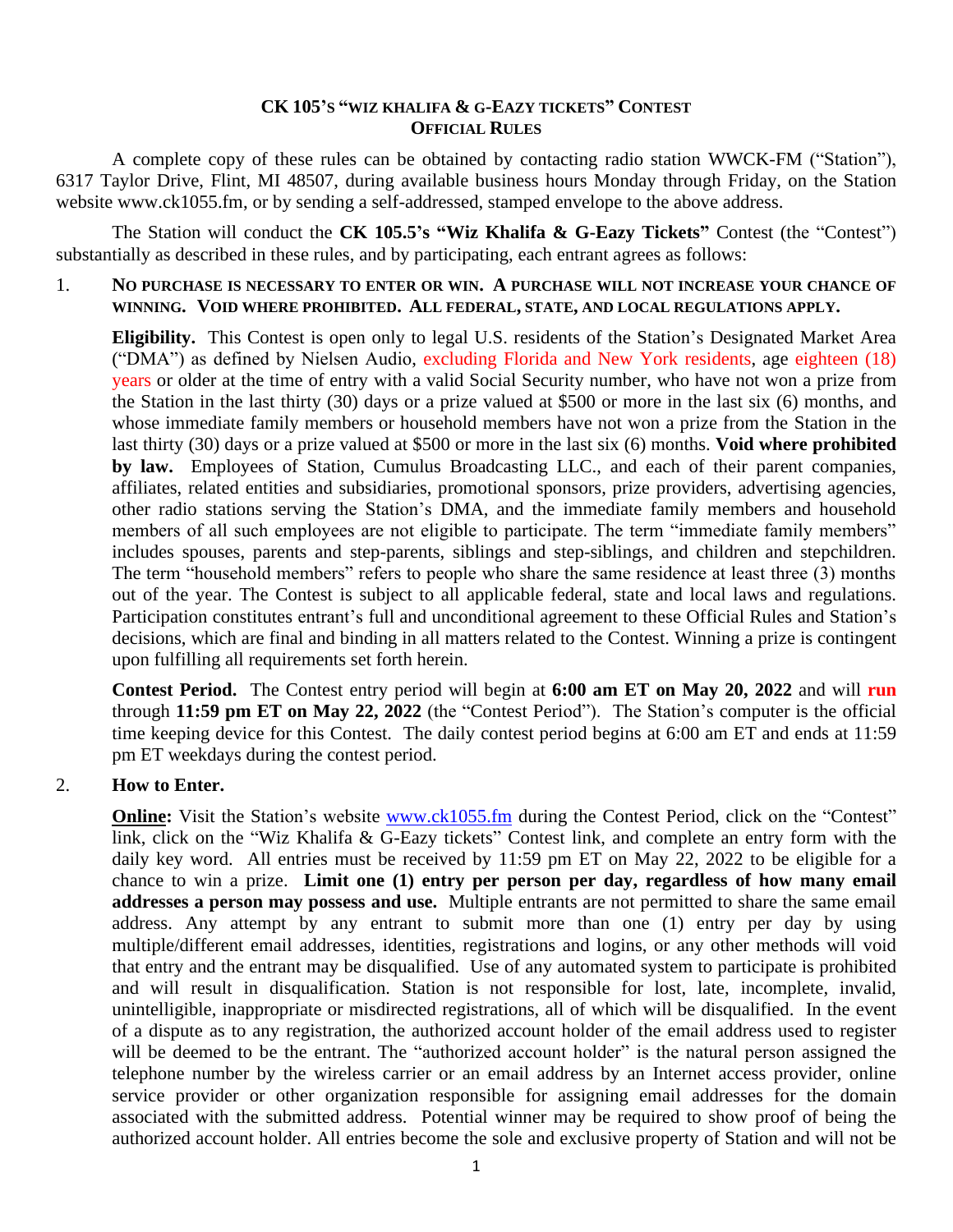returned. Station reserves the right to contact entrants and all other individuals whose email address is submitted as part of this promotion. No mail-in entries will be accepted.

**Text:** Send a text message with the keyword "wiz"spelled correctly to 30218 during the Contest Period. All entries must be received by 11:59 pm ET on May 22, 2022 to be eligible for a chance to win a prize. **Message and data rates may apply. Station has no responsibility for any fees or charges associated with any text messages entrant sends or receives in connection with the Contest. Entrant agrees to receive messages from Station from time to time relating to the Contest, the Station, and any Contest sponsor or prize provider. Limit one (1) entry per person per phone number.**

**Winner Selection.** On or about 9:00 am ET on May 23, 2022, Station will select five (5) potential winner(s) in a random drawing from among all valid entries received by Station during the daily Contest Period. Each winning entrant will be contacted using the email address and/or telephone number provided with the entry and may be awarded the prize (subject to verification of eligibility and compliance with the terms of these rules). Station's decisions as to the administration and operation of the Contest and the selection of the potential winner are final and binding in all matters related to the Contest. Failure to respond to the initial verification contact within  $three (3) days$  of notification or failure to claim the prize within three (3) days of verification as a winner will result in disqualification and forfeiture of the prize.

- 3. **Verification of Potential Winner.** THE ELIGIBILITY OF ALL POTENTIAL CONTEST WINNERS IS SUBJECT TO VERIFICATION BY STATION WHOSE DECISIONS ARE FINAL AND BINDING IN ALL MATTERS RELATED TO THE CONTEST. The potential winner must continue to comply with all terms and conditions of these Official Rules, and winning is contingent upon fulfilling all requirements. The potential winner may be notified by email and/or telephone call after the date of random drawing and/or winner determination. The potential winner will be required to sign and return to Station, within three  $(3)$  days of the date notice is sent, an affidavit of eligibility and a liability/publicity release (except where prohibited) to claim the prize, if applicable. A winner who returns the affidavit of eligibility and liability/publicity release will be deemed to have accepted the contest prize and thereafter will not be permitted to rescind their acceptance of the prize and/or return the prize. If a potential winner cannot be contacted, fails to sign and return the affidavit of eligibility and/or the liability/publicity release within the required time period (if applicable), or if the prize or prize notification is returned as undeliverable, potential winner forfeits prize. In the event that the potential winner of a prize is disqualified for any reason, Station may award the applicable prize to an alternate winner by random drawing from among all remaining eligible entries. Unclaimed prizes may not be awarded.
- 4. **Prizes.** Five (5) prizes will be awarded in this Contest. Each winner will receive:

(a) Two (2) tickets for Wiz Khalifa and G-Eazy on September 9, 2022 at 8:00 pm ET at Soaring Eagle Casino & Resort, 6800 Eagle Blvd, Mount Pleasant, MI 48858.

The approximate retail value ("ARV") of each prize is FIFTY TWO DOLLARS (**\$52).** 

## **TOTAL ARV OF ALL CONTEST PRIZES IS: Two Hundred Sixty Dollars (\$260).**

Winner is responsible for all taxes associated with prize receipt and/or use. Odds of winning a prize depend on a number of factors including the number of eligible entries received during the Contest Period and listeners participating at any given time.

There is no substitution, transfer, or cash equivalent for prizes, except that the Station may, in its sole discretion and to the extent permitted by law, substitute prizes of comparable value or cash. The prizes are expressly limited to the item(s) listed above and do not include taxes, gratuities or any other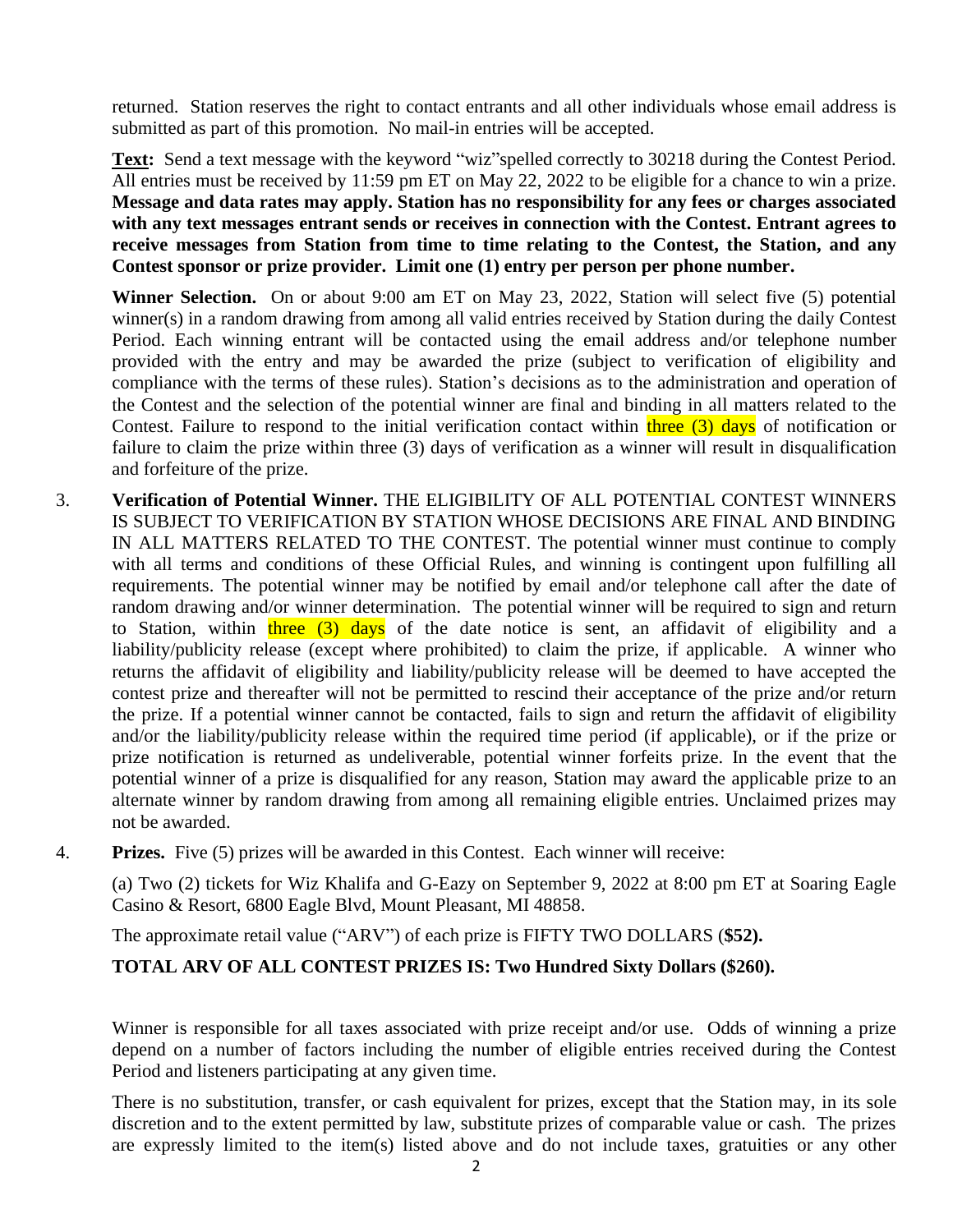expenses. Any tickets and/or gift certificates/cards awarded as part of a prize will be subject to the terms and conditions set forth by the issuer and are valid only on the date(s) printed on the tickets or gift certificates/cards. Other restrictions may apply.

- 5. **Entry Conditions and Release.** By entering, each entrant agrees to: (a) comply with and be bound by these Official Rules and the decisions of the Station and Sponsor(s), which are binding and final in all matters relating to this Contest; (b) release and hold harmless Station, Sponsor(s), Cumulus Media New Holdings Inc., and each of their affiliated companies, participating sponsors, the prize suppliers and any other organizations responsible for sponsoring, fulfilling, administering, advertising or promoting the Contest, and each of their respective past and present officers, directors, employees, agents and representatives (collectively, the "Released Parties") from and against any and all claims, expenses, and liability, including but not limited to negligence and damages of any kind to persons and property, including but not limited to invasion of privacy (under appropriation, intrusion, public disclosure of private facts, false light in the public eye or other legal theory), defamation, slander, libel, violation of right of publicity, infringement of trademark, copyright or other intellectual property rights, property damage, or death or personal injury arising out of or relating to a entrant's entry, creation of an entry or submission of an entry, participation in the Contest, acceptance or use or misuse of prize (including any travel or activity related thereto) and/or the broadcast, exploitation or use of entry; and (c) indemnify, defend and hold harmless the Released Parties from and against any and all claims, expenses, and liabilities (including reasonable attorneys' fees) arising out of or relating to an entrant's participation in the Contest and/or entrant's acceptance, use, non-use or misuse of the prize.
- 6. **Publicity.** Participation in the Contest constitutes entrant's consent to use by the Station and its agent of entrant's name, likeness, photograph, voice, opinions, entry, and/or biographical information (including hometown and state) for promotional purposes in any media, worldwide, without further payment or consideration, unless otherwise prohibited by law.
- 7. **Taxes.** All State, Local, Federal and/or other taxes, duties, tariffs, title fees, licensing fees, or other fees for prizes awarded become the sole responsibility of the winner. All those who win a prize or prizes valued \$600 or more in any given year will be issued an IRS Form 1099 to report their winnings.
- 8. **General Conditions.** Station reserves the right to cancel, suspend and/or modify the Contest, or any part of it, if any fraud, technical failures or any other factor beyond Station's reasonable control impairs the integrity or proper functioning of the Contest, as determined by Station in its sole discretion. Station reserves the right in its sole discretion to disqualify any individual it finds to be tampering with the entry process or the operation of the Contest or to be acting in violation of these Official Rules or acting in an unsportsmanlike or disruptive manner. Any attempt by any person to deliberately undermine the legitimate operation of the Contest may be a violation of criminal and civil law, and, should such an attempt be made, Station reserves the right to seek damages from any such person to the fullest extent permitted by law. Station's failure to enforce any term of these Official Rules shall not constitute a waiver of that provision.
- 9. **Limitations of Liability.** The Released Parties are not responsible for: (a) any incorrect or inaccurate information, whether caused by Station, Sponsor(s), entrants, printing errors or by any of the equipment or programming associated with or utilized in the Contest; (b) technical failures of any kind, including but not limited to malfunctions, interruptions, or disconnections in phone lines or network hardware or software; (c) unauthorized human intervention in any part of the entry process or the Contest; (d) technical or human error that may occur in the administration of the Contest or the processing of entries; or (e) any injury or damage to persons or property that may be caused, directly or indirectly, in whole or in part, from entrant's participation in the Contest or receipt or use, non-use or misuse of any prize. No